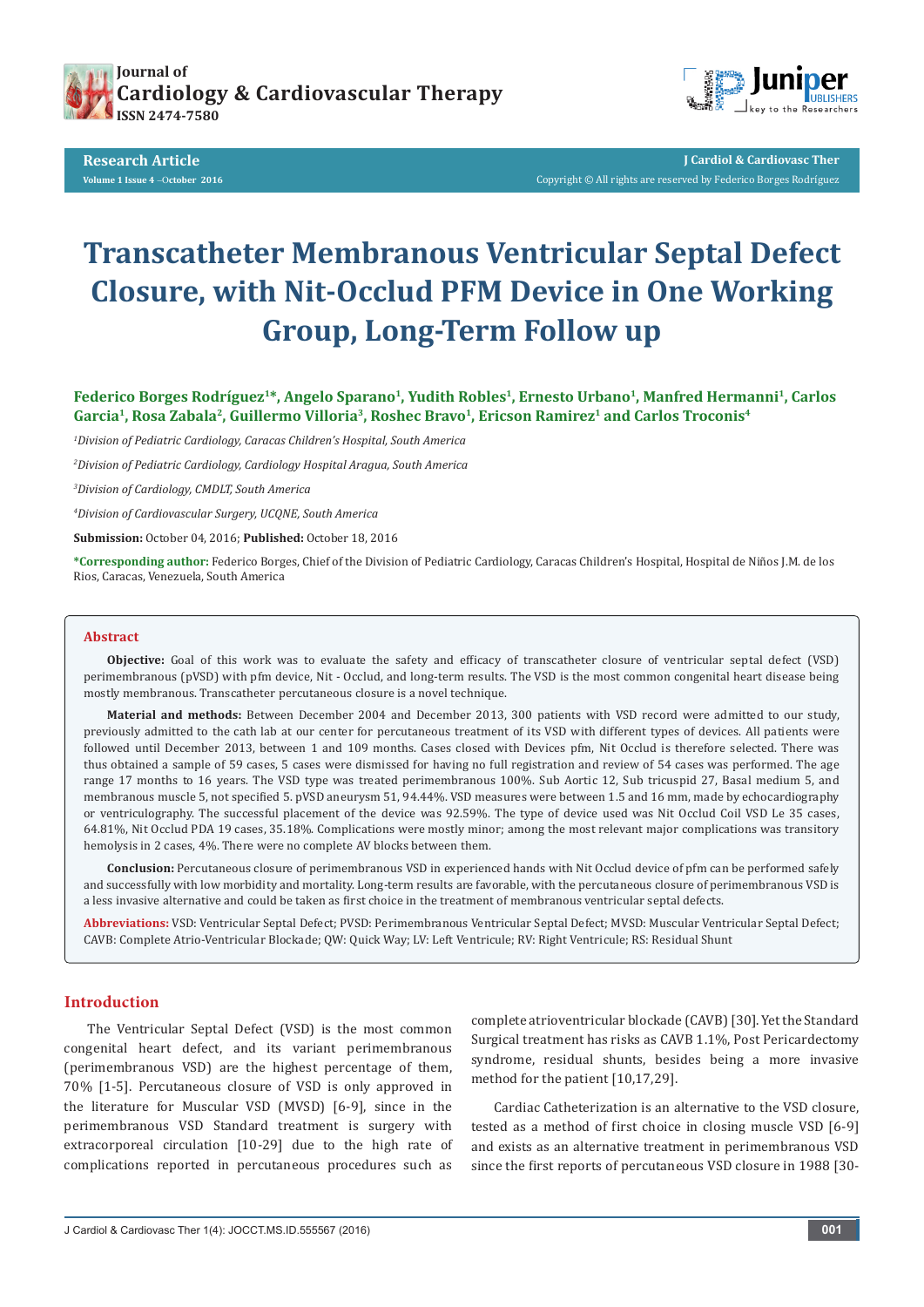56]. This work demonstrates that the percutaneous method is a successful and low morbidity and mortality alternative in the procedure as well as in long-term Follow up of the VSD closure and specifically perimembranous VSD . In this paper perimembranous VSD closure with Nit Occlud device Coil reported. This work is a single working group with long-term follow up.

## **Materials and Method**

# **Material**

It was taken for analysis record of all patients diagnosed with VSD by the working group Hemodynamics Laboratory of Cardiology at Children's Hospital J.M. Los Rios, Caracas, Venezuela, between December 2004 and December 2013 in a sample of 300 cases treated in the cath lab 59 cases treated with Coil Nit Occlud of pfm was selected, discarding 5 cases for not having complete records and 54 cases of membranous VSD closure with pfm Nit Occlud coil were processed.

**Devices:** The devices used were Nit - Occlud Brand , Spiral Coil Sistem, pfm house : NIT- Occlud VSD Le, NIT- Occluded PDA.

## **Method**

Occlud PDA.

All features of the technique, patients and pathology described , namely: Access Road: 2 options, the Retrograde, Quick Way (QW ) in which the catheter is passed from Left Ventricule (LV) to Right Ventricule (RV), the device first cone is deployed in the RV and then the second cone is displayed in

the LV. Loop method in which the VSD is passed from the left ventricle is advanced with the right guide to a cavity as vena cava or pulmonary artery, the guide is captured and exposed outside the patient by establishing a Femoral Artery -vein loop, the transport catheter of the device progresses from the vein into the left cavities to the Aorta, specifically with Nit - Occluded Spiral Sistem, the device first cone is exposed in the Aorta, deployed at LV and then the second cone is displayed in the RV.

**Patients studied and their characteristics:** Total patients (p) with VSD, 54.

4.2.2 Gender: Female Dominance 57.4%.

4.2.3 Age: Between 17 months and 16 years.

4.2.4 Weight: Between 8 and 53 kg.

**VSD type:** Described in 54p, 54 Membranous, 100% (Table 1).

Symptoms such as fatigue, weight gain difficulty; medication used for heart failure; Echocardiographic findings: Qp/Qs ratio, AI/Ao ratio, radiological findings: Cardiomegaly, hyperflow or venous congestion. Assigning one point to each for a total of 5 [1-5,57,58].

**VSD size:** Measured by Trans- Thoracic Echocardiography, transesophageal echocardiography or catheterization. Range of 1.5 to 16 mm (Figures 1-3) (Tables 2-4).





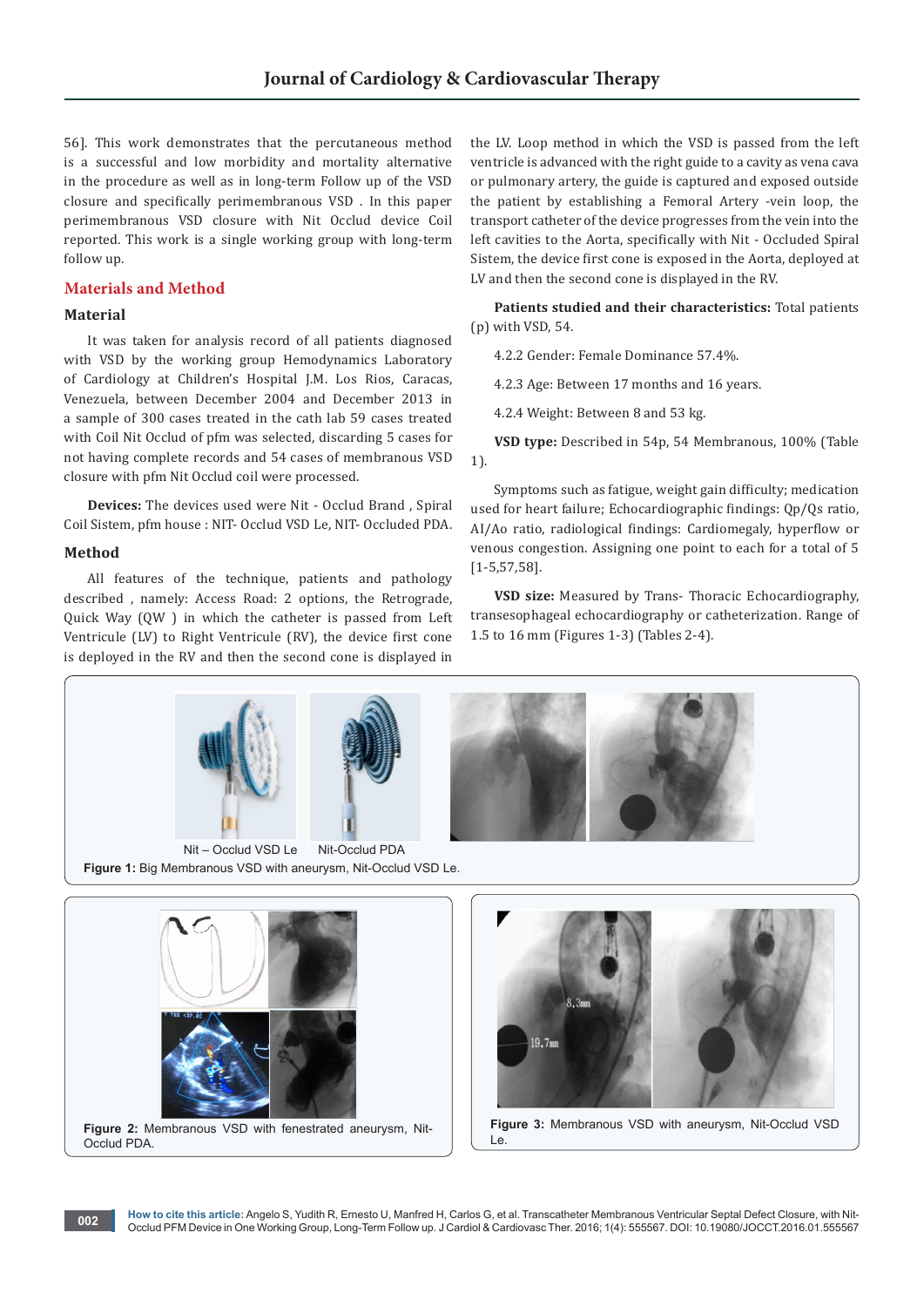**Table 1:** Features denoting Hemodynamics Impact (HI) as an indication to solve the VSD.

| <b>Indication</b>                            |              |  |
|----------------------------------------------|--------------|--|
| <b>Features denoting Hemodynamics Impact</b> | <b>Total</b> |  |
| 1                                            | 15           |  |
| 2                                            | 10           |  |
| 3                                            | 13           |  |
| $\overline{4}$                               | 10           |  |
| 5                                            | 28           |  |
| $\Omega$                                     | 5            |  |
| Total                                        | 54           |  |
| HI                                           | 51           |  |
| Indicated                                    | 51           |  |

The percentage of patients with indication was 94.44 %.

**Table 2:** VSD Features reported.

| Membranous                               | 54 |
|------------------------------------------|----|
| Aneurysm                                 |    |
| Aneurysma and Valsalva Sinus<br>Prolapse |    |
| Membranous Fenestrated                   |    |

**Membranous features:** Described 54p, Aneurysm (Aneu) 51 p, 94.44 %;

Fenestrated 6p, 11.11 %; with Valsalva Sinus Prolapse (VSP) and Aneurysm 16p, 11.11 %.

**Table 3:** Location of the membranous.

| Sub Tricuspid (STr)    | 27 |
|------------------------|----|
| Sub Aortic (SAo)       | 12 |
| Basal Medium(BM)       |    |
| Not Defined (ND)       |    |
| Membranous Muscle (Mm) |    |
| Total                  | 54 |

Location of the membranous: Described 54p, 100% STr 27p, 50%; SAo 12p, 22.22%; 5p BM

**Table 4:** The combination of some features.

| Aneurysm                  | 54 |
|---------------------------|----|
| Fenestrated               |    |
| <b>Closed Fenestrated</b> |    |
| Aneurysm + VSP            |    |
| Closed aneurysm + VSP     |    |

## **Concomitant diseases, congenital heart disease or Acquired type**

Total 9p, 17 %; 2 cases with PFO closed in the same procedure with Amplatzer PFO; 1 patient with Mild Pulmonary Stenosis dilated with balloon in the same procedure; 1 case with ASD ; 1 Case with ASD and PDA which failled closure the ASD with Hellex and failled Closure PDA with Nit Occlud PDA; 1 VSD previously closed with Nit Occlud VSD Le and residual VSD a new

device Nit Occlud VSD Le was implanted; 1 VSD Closed Surgically with Residual VSD was closed with Nit Occlud VSD Le, 1 Case had been previously tried to close with Amplatzer and made a transient complete AV block so the catheterization was aborted, was closed with Nit Occlud VSD Le; 1 case with Mitral Stenosis and Mitral parachute (Figure 4).



**Figure 4:** Membranous VSD with small aneurysm, Nit-Occlud VSD Le, placed Horizontal.

# **Results**

## **Procedure time**

Heparin time was measured, Heparin was placed once VSD diagnosed by TEE or Catheterization, and was counted until the VSD was closed; and fluoroscopy time. Heparin average time was 36 minutes; fluoroscopy average time was 30 minutes.

## **Access Road**

Only one case was closed Retrograde Quick Way from VI, residual restrictive VSD case presented Hemolysis and placed a PDA Nit Occlud to stop hemolysis (Figures 5 & 6).



**Figure 5:** Membranous VSD with big incomplete aneurysm, Nit-Occlud VSD Le.



**Figure 6:** Small residual Shunt, Hemolysis, second coil, Nit-Occlud PDA, Retrograde.

## **Success of the procedure**

It was considered:

a. Succeeded: all VSD Closed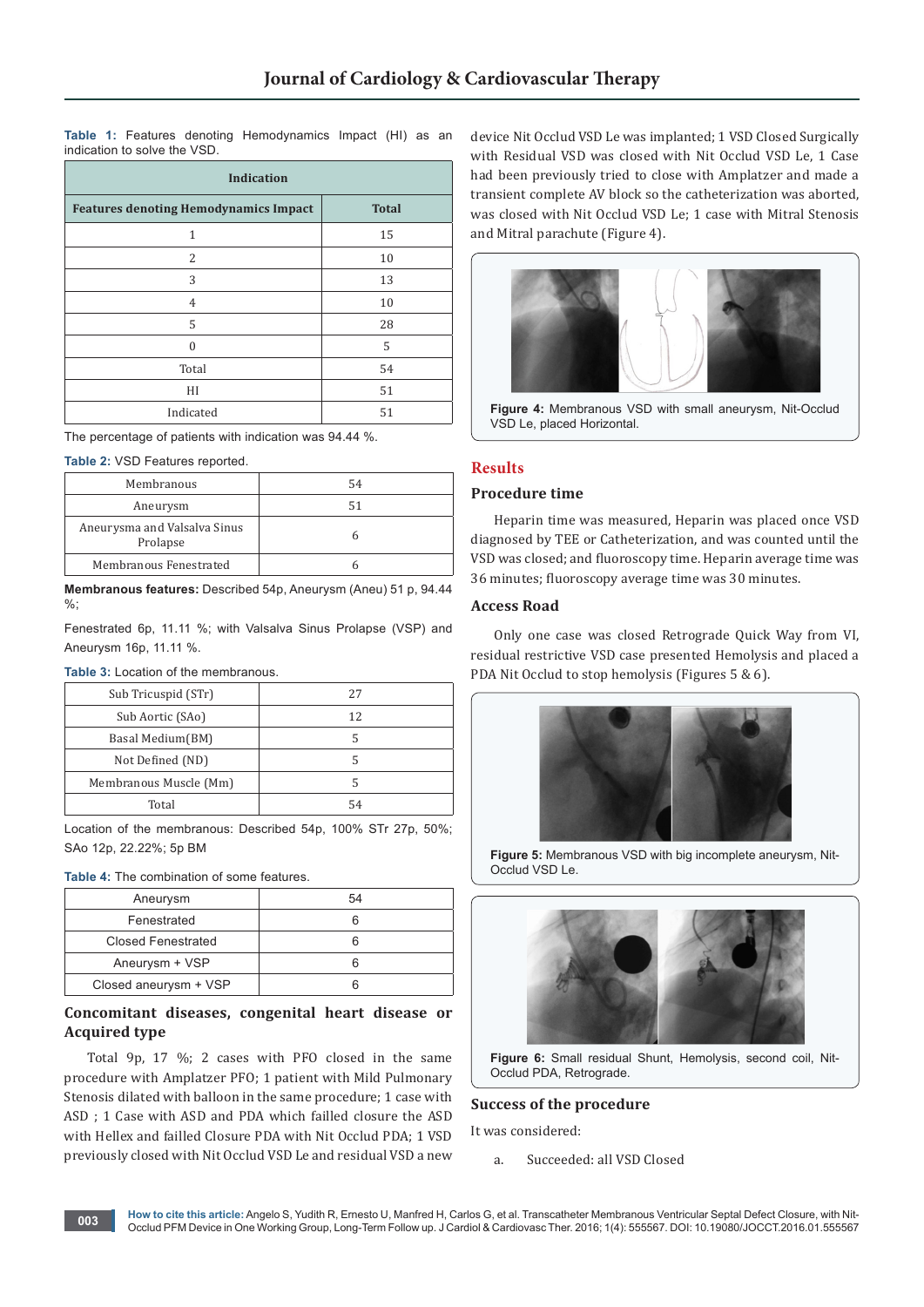b. Failed: all attempts to close VSD, crossing the VSD with the catheter without achieving close it

c. Aborted: VSD that for some reason or feature is not trying to cross the VSD with the catheter.

- d. Successful: 50 cases, 92.59%;
- e. Failed: 3 cases, 5.55%;
- f. Aborted: 1 Case, 1.85%.

If we take into account the premise of not closing those present TCAVB in the procedure, the success rate is 94.33 %, 50 cases of 53 procedures.

The causes of failure were: 1 case migration to VD, being rescued; 1 case the device is jam when passing through the aortic valve, when achieve release it migrated to VD; 1 patient with ASD, PDA and VSD already closed with Nit Occlud VSD Le in the same procedure, in the process trying to close the PDA the device is hooked already placed migrating, being rescued later, the ASD was unsuccessfully tried to close with Hellex. The cause of Aborted: 1 case for transient AVB.

## **The results according to the characteristics of the VSD was assessed by type: Ratio VSD Size and Device size**

The Nit - Occlud is recommended to oversize the bigger loop 2-4 mm relative to the opening of the VSD, ie , we take equal size to that dimension of the Loop least 4. Fulfilled with the approach of not overstate the device to seek to avoid the complication of permanent AVB to cause pacemaker, as also in some cases smaller devices were used to leave the device inside the aneurysm [48].

**2nd device placed in the same patient:** 2p, of 50 closed, 3.70%; ie, 1p Nit -Occlud VSD Le with Hemolysis solve placing the 2nd Coil Nit - Occlud PDA in the first week, (reported in hemolysis ). We report a late second case 1p perimembranous VSD STR withaneurysm of 10mm, closed with NIT-Occlud VSD Le 10x6, migrated into the aneurysm, with rsidual shunt for 3 years, was placed on the 2nd Nit VSD Le 12x6, stays with minimum residual shunt with minimum Hemodynamics Impact, then the 1st device found migrated and healed in right branch of the pulmonary artery, was attempted to remove it and failed (Figures 5 & 6).

**Follow-up time:** Between 1 month and 109 months.

#### **Complications:** Immediate

## **Residual shunt (RS)**

Immediate in the catheterization, 20p of the 50p with device 40 %; of them 12p with Nit-Occlud VSD Le, 8p Nit-Occlud PDA,(This device is not designed for VSD closure and is not a fiber-Coil). At follow-up: still wit RS at 24 hour follow-up 11p 22%, all with VSD Le Nit Occlud. All Nit-Occlud PDA Shunt disappeared in 24 hours. Subsequently the RS disappeared one month 7p, 14 %; 5p more disappear on their follow-up to 2 months 2p,

1p to 1 year, 2 years and 5 years respectively. Subtracting 2p 4% of the Nit-Occlud placed persists with minimal RS without Hemodynamics Impact at 9 years of follow up.

## **Transient hemolysis**



**Figure 7:** Muscular VSD, Nit-Occlud VSD Le.

Starts in the first hours after catheterization, 2p of the 50 closed, 4%. 1p Nit-Occlud PDA of the 19p with Nit- Occlud PDA, 5.26 %, is spontaneously resolves the 2nd day, this tipe of device is no designed to VSD closure, hemolysis subsides spontaneously within 2 days. 1p Nit -Occlud VSD Le of the 35p with that tipe of device, 2.85 % with RS and hemolysis was placed a 2nd Coil Nit Occlud PDA quick Way a week latter and the RS and hemolysis disappeared in 5 days [52] (Figures 5-7).

**Immediate Migration:** Total 3p of the 54p, 5.55 %. They are rescued named in failed cases.

**Migration remaining within the aneurysm:** 2p migrated into the aneurysm, 4%, namely: 1p Nit-Occlud VSD Le migrated into the aneurysm (named in placing 2nd device on the same patient in long-term follow up); 1p with Nit-Occlud VSD Le migrating into the aneurysm with RS, removed in surgery at 7 years (named in Surgery).

**No Progress transport pod RV to LV throught the VSD:** 1p solved with Nit - Occlud PDA ASA Way, because the transport pod is 5F (Figure 2).

**Migration in the follow up:** 1p of the 50 placed 2%; NIT VSD Le migrated to 7 years (reported in 2nd placement device).

**Rhythm disorders Transient immediately or in the follow up:** 1 transient 1st grade AVB disappears immediately. 1 Transient right bundle branch Block disappears immediately.

**Permanet Branch Block in the follow up:** 1p of the 50 closed, 2 %; Hemiblock of the anterior subdivision of the left bundle branch Hiss in the follow up without Hemodynamics Impact, VSD STR aneurysm, Nit-Occlud VSD Le [51].

**Surgery in the follow up:** 1p, 2%. Nit-Occlud VSD Le migrates into the aneurysm, persisted with RS, at 4 of year follow-up showed thrombocytopenia classified as Marrow Aplasia meriting bone marrow transplant, thrombocytopenia persisted until the removal of the device and close the VSD for large RS to 7 years [31,59].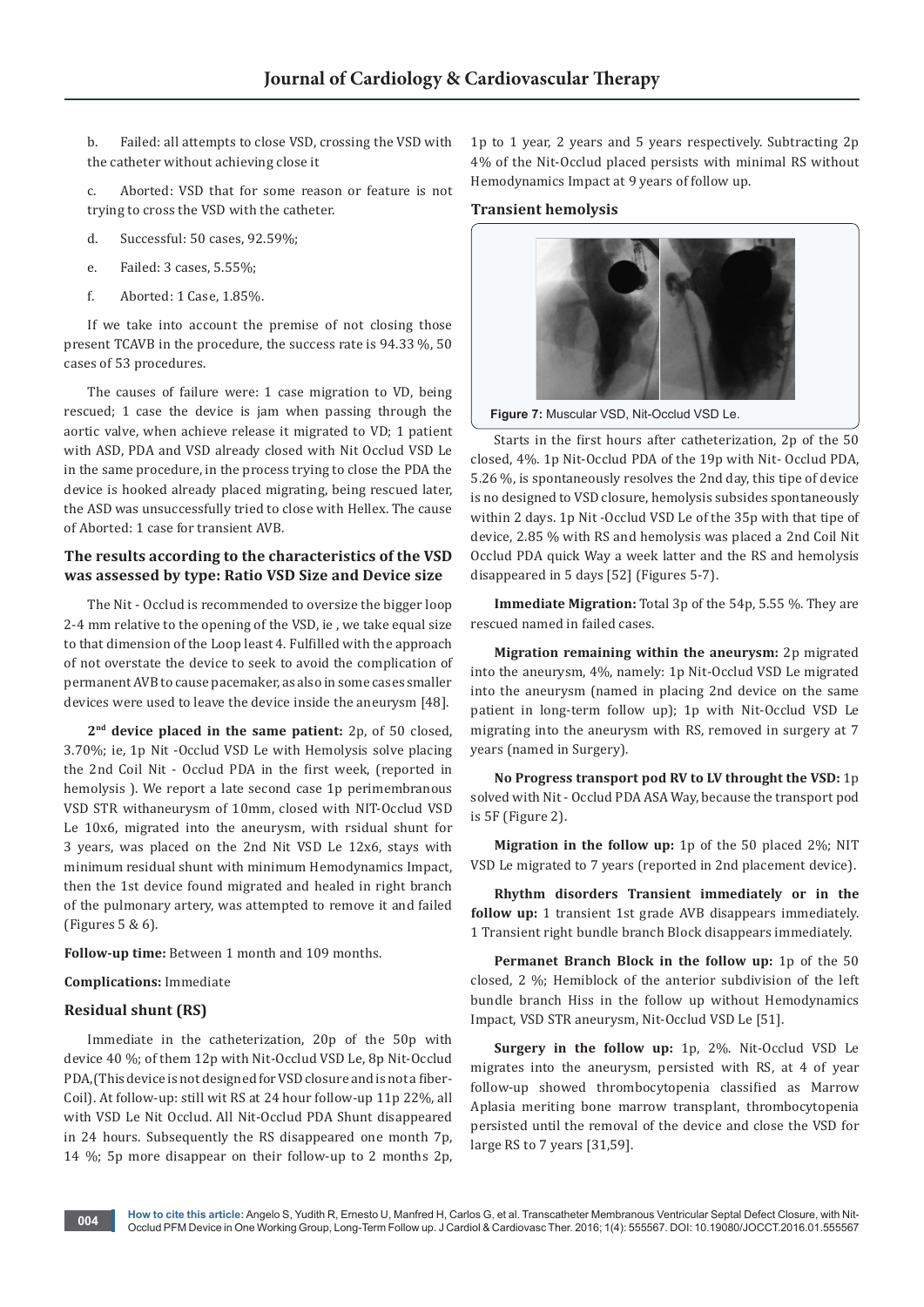## **Discussion**

High level of success in closing perimembranous VSD with Coil Nit Occlud. There were no CAVB including the following 9 years. Most complications were transient, 2p with residual shunting without hemodynamic impact to 9 years and only by large RS 1P and thrombocytopenia removed in surgery at age 7, 2% on follow up to 9 years [60-65].

## **Conclusion**

Transcatheter closure of aneurysm perimembranous VSD with Nit Occlud Coil device has high chance of success with a low level of complications.

#### **References**

- 1. [Greech V \(1998\) Epidemiology and Diagnosis of Ventricular septal](https://www.ncbi.nlm.nih.gov/pubmed/9731647)  [defect in Malta. Cardiol Young 8\(3\): 329-336.](https://www.ncbi.nlm.nih.gov/pubmed/9731647)
- 2. [Lin MH, Wang NK, Hung KL, Shen CT \(2001\) Spontaneous closure of](https://www.ncbi.nlm.nih.gov/pubmed/11678004)  [ventricular defect in the first year of life. J Formos Med Assoc 100\(8\):](https://www.ncbi.nlm.nih.gov/pubmed/11678004)  [539-542.](https://www.ncbi.nlm.nih.gov/pubmed/11678004)
- 3. [Ruangritnamchai C, Khomsathit P, Pongpanich B \(1993\) Spontaneous](https://www.ncbi.nlm.nih.gov/pubmed/7823008)  [Closure of small ventricular septal defect first six months of life. J Med](https://www.ncbi.nlm.nih.gov/pubmed/7823008)  [Assoc Thai 76\(2\): 63-71.](https://www.ncbi.nlm.nih.gov/pubmed/7823008)
- 4. [Turner SW, Hunter S, Willye JP \(1999\) The natural history of ventricular](http://adc.bmj.com/content/81/5/413.full)  [septal defect. Arch Dis Child 81\(5\): 413-416.](http://adc.bmj.com/content/81/5/413.full)
- 5. [Mehta AV, Chidamvam B \(1992\) Ventricular Septal Defect in the first](https://www.ncbi.nlm.nih.gov/pubmed/1632404)  [year of life. Am J Cardiol 70\(3\): 364-366.](https://www.ncbi.nlm.nih.gov/pubmed/1632404)
- 6. [Bridges ND, Perry SB, Keane JF, Goldstein SA, Mandell V, et al. \(1991\)](https://www.ncbi.nlm.nih.gov/pubmed/2017227)  [Preoperative transcatheter closure of congenital muscular ventricular](https://www.ncbi.nlm.nih.gov/pubmed/2017227)  [septal defects. N Engl J Med 324\(19\): 1312-1317.](https://www.ncbi.nlm.nih.gov/pubmed/2017227)
- 7. [Zahid Amin, Xiaoping Gu, James M Berry, John L Bass, Jack L Titus, et al.](http://circ.ahajournals.org/content/circulationaha/100/3/320.full.pdf)  [\(1999\) New device for closure of muscular ventricular septal defects in](http://circ.ahajournals.org/content/circulationaha/100/3/320.full.pdf)  [a canine model. Circulation 100\(3\): 320-328.](http://circ.ahajournals.org/content/circulationaha/100/3/320.full.pdf)
- 8. [Thanopoulos BD, Tsaousis GS, Konstadopoulou GN, Zarayelyan AG, et](https://www.ncbi.nlm.nih.gov/pubmed/10193744)  [al. \(1999\) Transcatheter closure of muscular ventricular septal defects](https://www.ncbi.nlm.nih.gov/pubmed/10193744)  [with the amplatzer ventricular septal defect occluder: initial clinical](https://www.ncbi.nlm.nih.gov/pubmed/10193744)  [applications in children. J Am Coll Cardiol 33\(5\): 1395-1399.](https://www.ncbi.nlm.nih.gov/pubmed/10193744)
- 9. [Milind Chaudhari, Massimo Chessa, Oliver Stumper, Joseph V De](http://onlinelibrary.wiley.com/doi/10.1111/j.1540-8183.2001.tb00729.x/abstract)  [Giovanni \(2001\) Transcatheter coil closure of muscular ventricular](http://onlinelibrary.wiley.com/doi/10.1111/j.1540-8183.2001.tb00729.x/abstract)  [septal defects with Gianturco coils. Journal of Interventional](http://onlinelibrary.wiley.com/doi/10.1111/j.1540-8183.2001.tb00729.x/abstract)  [Cardiology14\(2\): 165-168.](http://onlinelibrary.wiley.com/doi/10.1111/j.1540-8183.2001.tb00729.x/abstract)
- 10. [Tucker EM, Pyles LA, Bass JL, Moller JH \(2007\) Permanent pacemaker](https://www.ncbi.nlm.nih.gov/pubmed/17868813)  [for atriventricular conduction block after operative repair of](https://www.ncbi.nlm.nih.gov/pubmed/17868813)  [perimembranous ventricular septal defect. J Am Coll Cardiol 50\(12\):](https://www.ncbi.nlm.nih.gov/pubmed/17868813)  [1196-1200.](https://www.ncbi.nlm.nih.gov/pubmed/17868813)
- 11. Mavroudis C, Backer CL, Jacobs JP (2003) Ventricular septal defect. Pediatric Cardiac Surgery (3<sup>rd</sup> edn.), Mosby, Inc pp. 298-320.
- 12. [Ross-Hesselink JW, Mejiboom FJ, Spitaels SE, Van Domberg R, Van](https://www.ncbi.nlm.nih.gov/pubmed/15191777)  [Rijen EH, et al. \(2004\) Outcome of patients after surgical closure of](https://www.ncbi.nlm.nih.gov/pubmed/15191777)  [ventricular septal defect at young age: longitudinal follow-up of 22-34](https://www.ncbi.nlm.nih.gov/pubmed/15191777)  [years. Eur Heart J 25\(12\): 1057-1062.](https://www.ncbi.nlm.nih.gov/pubmed/15191777)
- 13. [Kitagawa T, Durham LA, Mosca RS, Bove EL \(1998\) Techniques and](https://www.ncbi.nlm.nih.gov/pubmed/9576221)  [results in the management of multiple ventricular septal defects. J](https://www.ncbi.nlm.nih.gov/pubmed/9576221)  [Thorac Cardiovasc Surg 115\(4\): 848-856.](https://www.ncbi.nlm.nih.gov/pubmed/9576221)
- 14. [Wollenek G, Wyse R, Sullivan I, Elliot M, de Leval M, et al. \(1996\) Closure](https://www.ncbi.nlm.nih.gov/pubmed/8875164)  [of muscular ventricular septal defects through a left ventriculotomy.](https://www.ncbi.nlm.nih.gov/pubmed/8875164)  [Eur J Cardiothorac Surg 10\(8\): 595-598.](https://www.ncbi.nlm.nih.gov/pubmed/8875164)
- 15. [Serraf A, Lacour-Gayet F, Bruniaux J, Ouaknine R, Losay J, Petit J,](https://www.ncbi.nlm.nih.gov/pubmed/1545542)  [Binet JP, Planche C \(1992\) Surgical management of isolated multiple](https://www.ncbi.nlm.nih.gov/pubmed/1545542)  [ventricular septal defects: logical approach in 130 cases. J Thorac](https://www.ncbi.nlm.nih.gov/pubmed/1545542)  [Cardiovasc Surg 103\(3\): 347-342.](https://www.ncbi.nlm.nih.gov/pubmed/1545542)
- 16. [Hobbins SM, Izukawa T, Radford DJ, Williams WG, Trusler GA \(1979\)](https://www.ncbi.nlm.nih.gov/pubmed/426978)  [Conduction disturbances after surgical correction of ventricular septal](https://www.ncbi.nlm.nih.gov/pubmed/426978)  [defect by the atrial approach. Br Heart J 41\(3\): 289-293.](https://www.ncbi.nlm.nih.gov/pubmed/426978)
- 17. [Backer CL, Winters RC, Zales VR, Takami H, Muster AJ, et al. \(1993\) The](https://www.ncbi.nlm.nih.gov/pubmed/8239793)  [restrictive muscular ventricular septal defect: how small is too small to](https://www.ncbi.nlm.nih.gov/pubmed/8239793)  [close? Ann Thorac Surg 56\(5\): 1014-1019.](https://www.ncbi.nlm.nih.gov/pubmed/8239793)
- 18. Vázquez F, Mirabal R, González O, González A, Rodríguez O, et al. (2006) Resultados del tratamiento quirúrgico de la comunicación interventricular en pacientes pediátricos. Anales de Cirugía Cardíaca y Vascular 12(1): 28-33.
- 19. Castañeda AR (1994) Ventricular Septal Defect. En: Cardiac Sugery of the Neonate and Infant. 1ra Ed, W.B. Saunders Company pp. 187-201.
- 20. Kirklin JW (1993) Ventricular Septal Defect. En: Cardiac Surgery. 2da Ed, Churchill Livingstone Inc 749- 824.
- 21. [Fong XJ, Ho TF, Yip WC \(2004\) Signal-averaged electrocardiograms](https://www.ncbi.nlm.nih.gov/pubmed/15651217)  [of children with ventricular septal defects before and after surgical](https://www.ncbi.nlm.nih.gov/pubmed/15651217)  [repair. Ann Acad Med Singapore 33\(5\): 70-71.](https://www.ncbi.nlm.nih.gov/pubmed/15651217)
- 22. Kirklin JW (1983) Tratamiento Quirúrgico de la comunicación interventricular. En: Sabiston Jr DC. Cirugía Toráxica. 2da Ed. Ciudad Habana: Editorial Científico Técnica 1091-1108.
- 23. De Leval M (1983) Ventricular Septal Defects. En: Stark J, de Leval M. Surgery for congenital heart defects. 1ra Ed. Grune Stratton, INC. 271- 84.
- 24. [Andersen HØ, de Leval MR, Tsang VT, Elliott MJ, Anderson RH, et al.](https://www.ncbi.nlm.nih.gov/pubmed/16928514)  [\(2006\) Is complete heart block after surgical closure of ventricular](https://www.ncbi.nlm.nih.gov/pubmed/16928514)  [septum defects still an issue? Ann Thorac Surg 82\(3\): 948-956.](https://www.ncbi.nlm.nih.gov/pubmed/16928514)
- 25. Rodríguez-Ortega F, Solís-Jiménez G, Jacobo Valdivieso E, Díaz G, Flores O, Espinosa O, et al. (2007) Cirujano General Vol. 29(2), Cirugía